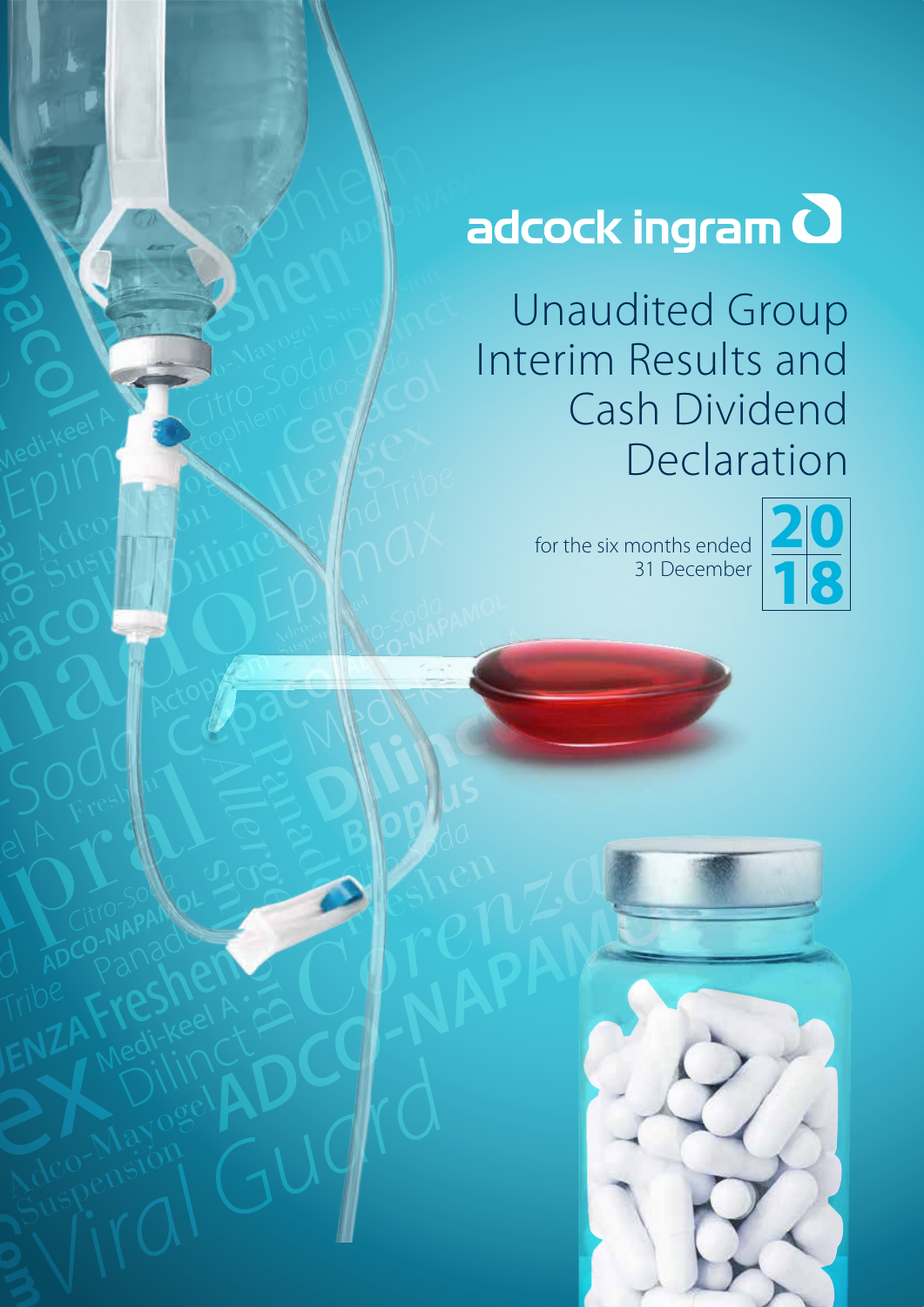### **SALIENT FEATURES**

\*Turnover up 16% to R3,595 million \*Gross profit improves 18% to R1,390 million \*Trading profit increases 17% to R485 million \*Headline earnings per share increases 16% Dividend declared: 100 cents per share B-BBEE level 3 achieved Operation in Zimbabwe (Datlabs) disposed of in January 2019

*\*Continuing operations*

### **INTRODUCTION**

The Board is pleased to report that the business operations posted encouraging growth and commendable results in the half year under review, including the contribution of Genop, acquired on 1 January 2018. Each of the business units posted solid performance, achieving good growth in turnover, with disciplined cost control, yielding growth in trading profits across the board.

The results were achieved against a background of a price-regulated environment, coupled with tough trading conditions, reflected in the continued pressure on the consumer due to the macro-economic environment. The Group's diversified portfolio remained resilient with growth in market share, with continued relentless focus on customer service and product quality.

#### **FINANCIAL PERFORMANCE TURNOVER AND PROFITS**

Turnover during the period under review increased by 15.6% to R3,595 million (December 2017: R3,108 million), benefiting from the inclusion of Genop from 1 January 2018. On a like-for-like basis (excluding Genop), turnover increased by 7.4%, supported by an increase in volume of 5.0%, with mix and price contributing the balance. Price increases were realised in the Consumer segment, but offset to a large extent by price reductions in the other segments due to competitive market conditions and pressure from Funders to lower prices of certain Prescription medicines.

The gross margin improvement from 38.0% to 38.7% was driven by an advantageous sales mix and improved throughput at the Clayville factory.

Total operating expenses increased by 18.4%, but excluding Genop, were well controlled and only increased by 6.2%, resulting in a 16.6% improvement in trading profit to R485.5 million (December 2017: R416.3 million).

#### **NON-TRADING EXPENSES**

Non-trading expenses of R28.5 million include share-based expenses of R19.4 million, an impairment of the associate investment in Ghana (Ayrton Drug Manufacturing Limited) of R5.8 million and corporate activity costs of R3.3 million.

#### **NET FINANCE COSTS AND HEADLINE EARNINGS**

Net finance costs of R8.5 million were incurred in the period, compared to net finance income of R0.7 million in the prior period and are reflective of the decrease in cash resources after the Genop acquisition in the previous financial year.

Headline earnings from continuing operations for the period under review increased to R361.2 million (December 2017: R310.3 million). This translates into headline earnings per share from continuing operations of 217.2 cents (December 2017: 186.6 cents), an increase of 16.4%.

### **CASH FLOWS**

Cash generated from operations amounted to R328.6 million (December 2017: R455.9 million) after working capital increased by R253.2 million (December 2017: R85.7 million). Trade and other payables have decreased by R211.4 million since June 2018, which was partially offset by a decrease in inventories (R109.6 million) as the stock holding from certain multinational partners has decreased. Trade and other receivables have increased by R151.4 million, with the festive season having delayed some receipts. The Group had net cash resources of R109.1 million at the end of the period (June 2018: R155.7 million).

### **DIVIDEND DISTRIBUTION**

The Board has declared an interim dividend of 100 cents per share for the six-month period ended 31 December 2018, out of income reserves, an improvement of 16% over the comparable period.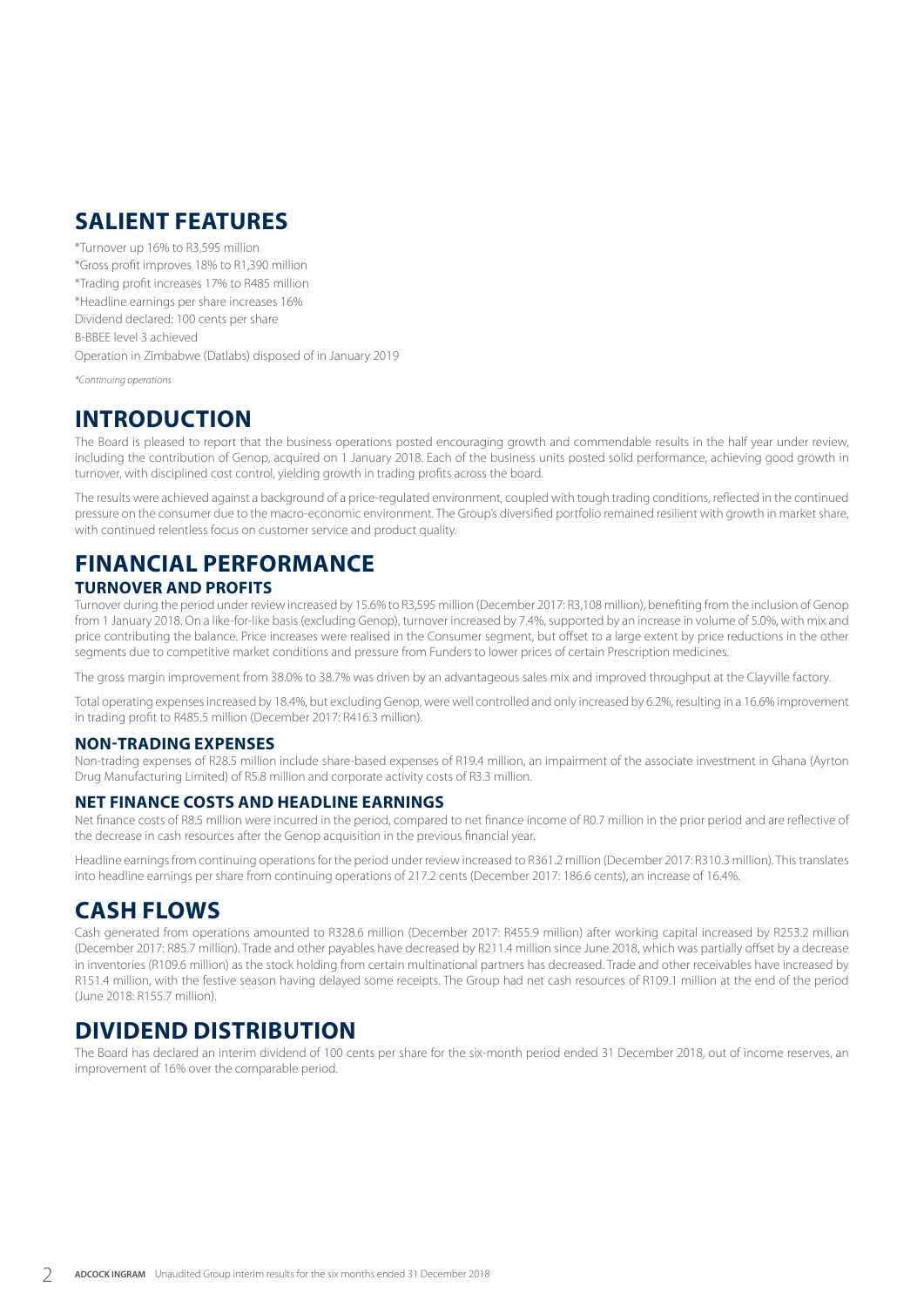### **BUSINESS OVERVIEW**

**OTC** turnover improved by 4.9% over the prior comparative period to R1,019 million (December 2017: R970.7 million), driven by improved volumes. This is a satisfactory performance given the depressed consumer trading environment and difficulty in obtaining export permits from SAHPRA. A number of the top brands including Allergex, Corenza C and Citro-Soda showed double-digit growth.

A gross margin improvement was realised in comparison to the prior comparative period, driven by an advantageous sales mix and better recoveries in the Clayville factory. As a result, trading profit increased by 19.7% to R216.7 million (December 2017: R181.1 million).

**Prescription** turnover improved 33.5% to R1.364 million (December 2017: R1.021 million) aided by the acquisition of Genop which contributed R257 million. Volumes increased by 5.9% due to an excellent ARV performance, driven by Trivenz in the private market, compensating for a price decrease of 2.5% as a result of the reduction of reference pricing of certain generic products by funders. Mix contributed to the balance, with the introduction of new products. This division achieved double digit growth in the total private market as measured by IQVIA.

Gross margin is slightly lower compared to the prior comparative period, with a change in sales mix compensating largely for the erosion in certain selling prices and Rand weakness which impacted unfavourably on imported raw materials and finished goods. As a result, trading profit of R150.2 million is 13.4% ahead of the comparative period of R132.5 million.

**Consumer** turnover increased by 6.4% to R393.3 million (December 2017: R369.5 million) with key brands posting healthy growth. An average price increase of 4.1% was achieved with volumes only increasing 2.0%, indicative of the pressure on the consumer. Notwithstanding an increasingly competitive environment and with good cost control, trading profits increased by 12.6% to R65.8 million (December 2017: R58.4 million).

**Hospital** turnover improved by 11.4% to R764.4 million (December 2017: R686.4 million) with all product categories achieving growth. Increased volumes contributed 10.1% and mix 2.5%, which compensated for the loss in price. A gross margin improvement was realised, driven by the advantageous sales mix. Trading profits improved by 25.9% to R51.2 million (December 2017: R40.6 million) with very disciplined control of operating expenditure.

#### **REST OF AFRICA**

Following the Board's decision to dispose of the Group's Zimbabwean operating subsidiary, this operation has been treated as an asset held-for-sale and is reflected in the financial statements as a discontinued operation. As of 30 November 2018, amortisation and depreciation of assets in this subsidiary were accordingly suspended.

In Kenya turnover declined by 7.3% to R30.5 million (December 2017: R32.9 million), but the business still achieved a trading profit R1.6 million during the period under review (December 2017: R0.9 million).

### **CHANGES TO THE BOARD**

On 21 November 2018, Mr Mpho Makwana resigned as a non-executive Director, a member of the HR, Remuneration and Nominations Committee and Chairman of the Social, Ethics and Transformation Committee. Dr Tlalane Lesoli retired by rotation from the board and did not make herself available for re-election as a Director at the Annual General Meeting, held on 22 November 2018, after having served for more than nine years. She accordingly, relinquished her position as a Director and a member of the Social, Ethics and Transformation Committee. The process to fill the vacancies on the Board is currently underway.

### **PROSPECTS**

Trading conditions are expected to remain challenging, particularly in the Consumer and OTC environment. The low Single Exit Price (SEP) increases granted to the industry in March 2018 of 1.26% and 3.78% in the current calendar year, do not compensate for the above inflationary increases in salaries, wages and utilities. Against this background the Group is focused on improving its operational efficiency, growing the established brands and expanding its product range through the acquisition of non-regulated brands to defend its position in the market.

Adcock Ingram is delighted it has been successful in winning a number of key products within the ARV tender and was awarded a 12% share of the overall tender, equating to approximately R1.8 billion (excluding VAT) to supply ARV drugs to state-run hospitals, over a period of three years, effective from 1 July 2019. Adcock Ingram's share of the ARV Tender award over the three years includes 11% (16.8 million packs) of the 147 million packs of DLT requested in the tender, 2.8 million packs of other oral solid dosage products and 2.7 million bottles of oral solutions.

As a member of Proudly South African, Adcock Ingram has its roots firmly entrenched in the South African market. We are proud to be a leading South African manufacturer, which has been recognised as a partner of the State in the national fight against HIV and AIDS. The tender award reflects positively on our manufacturing capability, breadth of our product offering and our historical service delivery levels.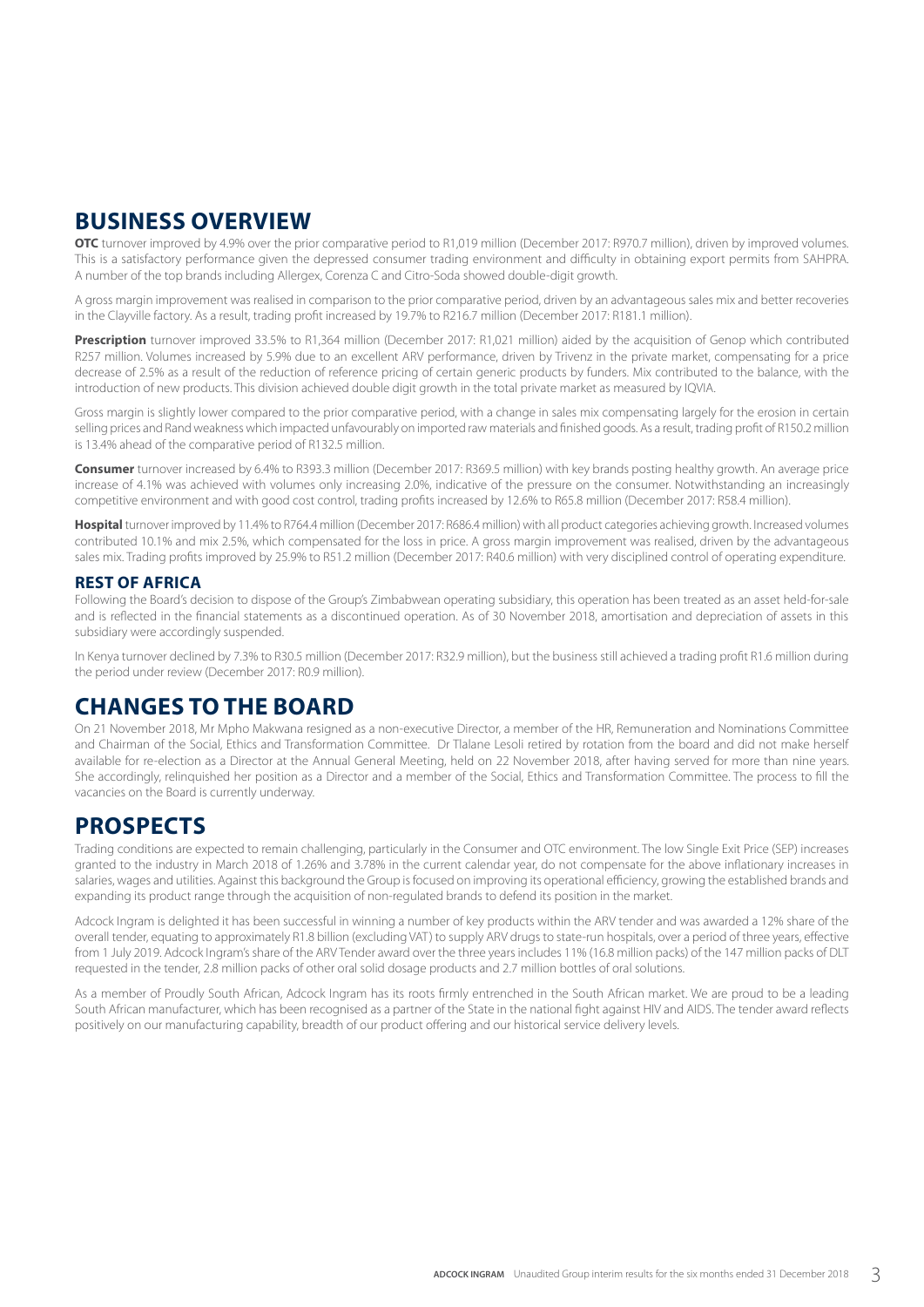### **DIVIDEND DISTRIBUTION**

The Board has declared an interim gross dividend out of income reserves of 100 cents per share in respect of the six months ended 31 December 2018. The South African dividend tax ("DT") rate is 20% and the net dividend payable to shareholders who are not exempt from DT is 80 cents per share. Adcock Ingram currently has 175 748 048 ordinary shares in issue of which 149 905 089 qualify for ordinary dividends. The income tax reference number is 9528/919/15/3.

The salient dates for the distribution are detailed below:

Last date to trade *cum* distribution Tuesday, 12 March 2019 Shares trade *ex* distribution **Example 2019** Shares trade *ex* distribution **Wednesday, 13 March 2019** Record date **Friday, 15 March 2019** Friday, 15 March 2019 Payment date Monday, 18 March 2019

Share certificates may not be dematerialised or rematerialised between Wednesday, 13 March 2019 and Friday, 15 March 2019, both dates inclusive.

**CD Raphiri AG Hall**<br>Chairman **AG Hall** 

*Chief Executive Officer* 

20 February 2019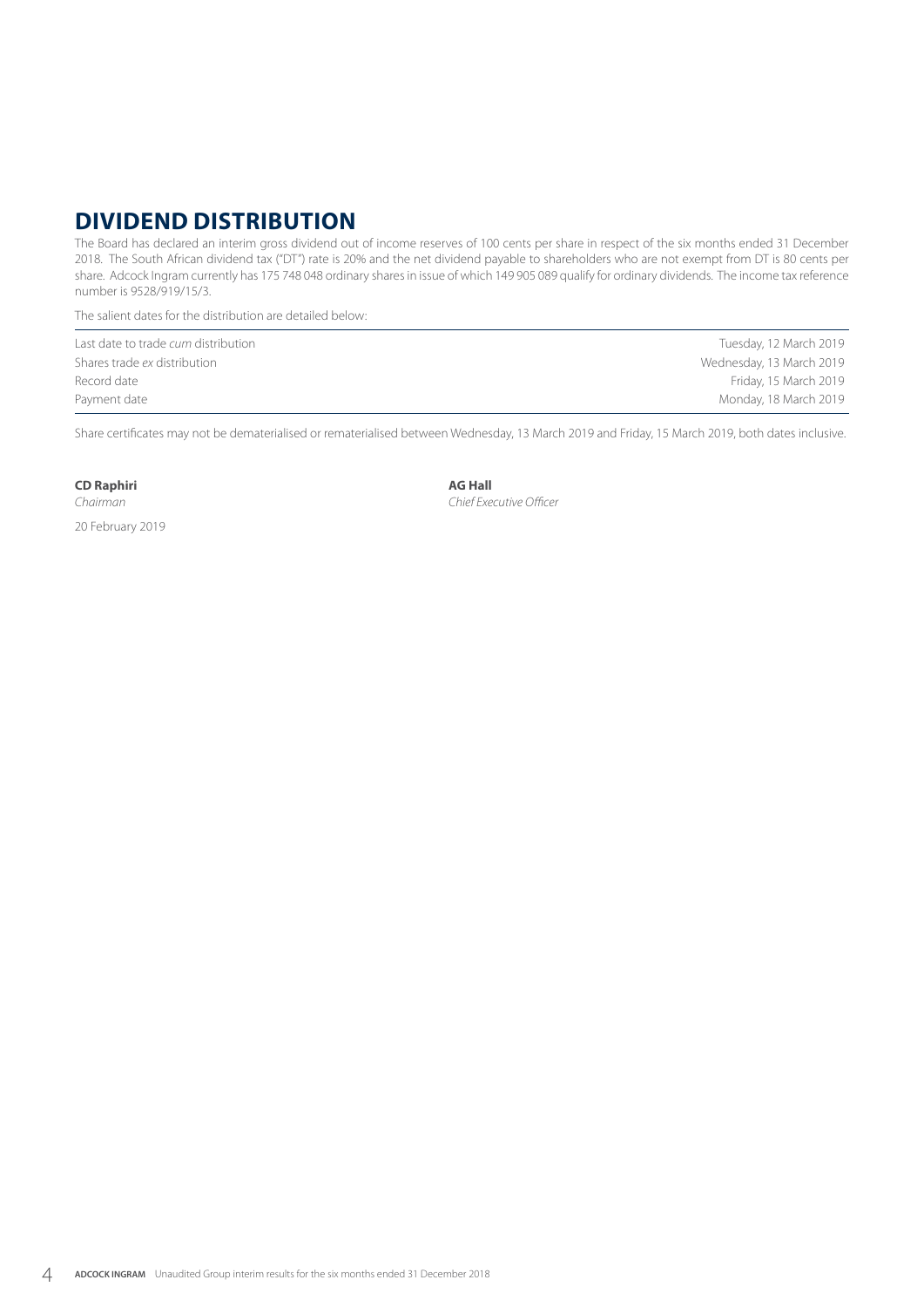### **CONSOLIDATED STATEMENTS OF COMPREHENSIVE INCOME**

| <b>Continuing operations</b><br><b>Notes</b>                                                                                                                                                                                                                              |                                  | <b>Unaudited</b><br>six months<br>ended<br>31 December<br>2018<br><b>R'000</b> | $\%$<br>Change       | Restated*<br>Unaudited<br>six months<br>ended<br>31 December<br>2017<br>R'000 | Restated*<br>Audited<br>year<br>ended<br>30 June<br>2018<br>R'000 |
|---------------------------------------------------------------------------------------------------------------------------------------------------------------------------------------------------------------------------------------------------------------------------|----------------------------------|--------------------------------------------------------------------------------|----------------------|-------------------------------------------------------------------------------|-------------------------------------------------------------------|
| <b>REVENUE</b>                                                                                                                                                                                                                                                            | $\overline{2}$                   | 3 599 962                                                                      | 15                   | 3 122 913                                                                     | 6 405 316                                                         |
| <b>Revenue from contracts with customers</b><br>Cost of sales                                                                                                                                                                                                             | $\overline{2}$                   | 3 594 581<br>(2204920)                                                         | 16                   | 3 108 185<br>(1928104)                                                        | 6 382 706<br>(3871397)                                            |
| <b>Gross profit</b><br>Selling, distribution and marketing expenses<br>Fixed and administrative expenses                                                                                                                                                                  |                                  | 1 389 661<br>(647878)<br>(256 329)                                             | 18<br>18<br>20       | 1 180 081<br>(549891)<br>(213 845)                                            | 2 511 309<br>(1166443)<br>(494922)                                |
| <b>Trading profit</b><br>Non-trading expenses                                                                                                                                                                                                                             | 3                                | 485 454<br>(28498)                                                             | 17                   | 416 345<br>(24600)                                                            | 849 944<br>(46895)                                                |
| <b>Operating profit</b><br>Finance income<br>Finance costs<br>Dividend income<br>Equity-accounted earnings                                                                                                                                                                | $\overline{2}$<br>$\overline{2}$ | 456956<br>4003<br>(12505)<br>1378<br>47069                                     | 17                   | 391 745<br>13 109<br>(12433)<br>1 6 1 9<br>41 888                             | 803 049<br>18 270<br>(25 401)<br>4 3 4 0<br>79 25 2               |
| <b>Profit before taxation</b><br>Taxation                                                                                                                                                                                                                                 |                                  | 496 901<br>(138771)                                                            | 14                   | 435 928<br>(122 511)                                                          | 879 510<br>(246 145)                                              |
| Profit for the period/year from continuing operations<br>Profit after taxation for the period/year from discontinued operation                                                                                                                                            | $\overline{4}$                   | 358 130<br>3803                                                                | 14                   | 313 417<br>10 0 22                                                            | 633 365<br>10 708                                                 |
| Profit for the period/year                                                                                                                                                                                                                                                |                                  | 361933                                                                         | 12                   | 323 439                                                                       | 644 073                                                           |
| Other comprehensive income which will subsequently be<br>recycled to profit or loss                                                                                                                                                                                       |                                  | 4 1 2 0                                                                        |                      | (55 491)                                                                      | 6406                                                              |
| Exchange differences on translation of foreign operations:<br>- Continuing operations<br>- Joint venture and associate<br>- Discontinued operation<br>Fair value profit on available-for-sale asset, net of tax                                                           |                                  | 844<br>8399<br>2 3 9 6                                                         |                      | (1172)<br>(11 729)<br>(2623)                                                  | 1 1 2 6<br>(1914)<br>2588<br>24                                   |
| Movement in cash flow hedge accounting reserve, net of tax                                                                                                                                                                                                                |                                  | (7519)                                                                         |                      | (39967)                                                                       | 4582                                                              |
| Other comprehensive income which will not be recycled to<br>profit or loss<br>Actuarial profit on post-retirement medical liability                                                                                                                                       |                                  |                                                                                |                      |                                                                               | 634                                                               |
| Total comprehensive income for the period/year, net of tax                                                                                                                                                                                                                |                                  | 366053                                                                         |                      | 267 948                                                                       | 651 113                                                           |
| Profit attributable to:<br>Owners of the parent<br>Non-controlling interests                                                                                                                                                                                              |                                  | 358027<br>3906                                                                 |                      | 320 322<br>3 1 1 7                                                            | 637 943<br>6 130                                                  |
|                                                                                                                                                                                                                                                                           |                                  | 361 933                                                                        |                      | 323 439                                                                       | 644 073                                                           |
| Total comprehensive income attributable to:<br>Owners of the parent<br>Non-controlling interests                                                                                                                                                                          |                                  | 362 147<br>3906                                                                |                      | 264 831<br>3 1 1 7                                                            | 644 983<br>6 1 3 0                                                |
|                                                                                                                                                                                                                                                                           |                                  | 366053                                                                         |                      | 267 948                                                                       | 651 113                                                           |
| <b>Continuing operations:</b><br>Basic earnings per ordinary share (cents)<br>Diluted basic earnings per ordinary share (cents)<br>Headline earnings per ordinary share (cents)<br>Diluted headline earnings per ordinary share (cents)<br><b>Discontinued operation:</b> |                                  | 213.0<br>212.9<br>217.2<br>217.1                                               | 14<br>14<br>16<br>16 | 186.6<br>186.6<br>186.6<br>186.6                                              | 377.2<br>377.2<br>381.3<br>381.3                                  |
| Basic earnings per ordinary share (cents)<br>Diluted basic earnings per ordinary share (cents)<br>Headline earnings per ordinary share (cents)<br>Diluted headline earnings per ordinary share (cents)<br><b>Total operations:</b>                                        |                                  | 2.3<br>2.3<br>2.3<br>2.3                                                       |                      | 6.0<br>6.0<br>6.0<br>6.0                                                      | 6.4<br>6.4<br>6.4<br>6.4                                          |
| Basic earnings per ordinary share (cents)<br>Diluted basic earnings per ordinary share (cents)<br>Headline earnings per ordinary share (cents)<br>Diluted headline earnings per ordinary share (cents)                                                                    |                                  | 215.3<br>215.2<br>219.5<br>219.4                                               | 12<br>12<br>14<br>14 | 192.6<br>192.6<br>192.6<br>192.6                                              | 383.6<br>383.6<br>387.7<br>387.7                                  |

*\* Prior period/year-end has been restated to show comparatives for the discontinued operation.*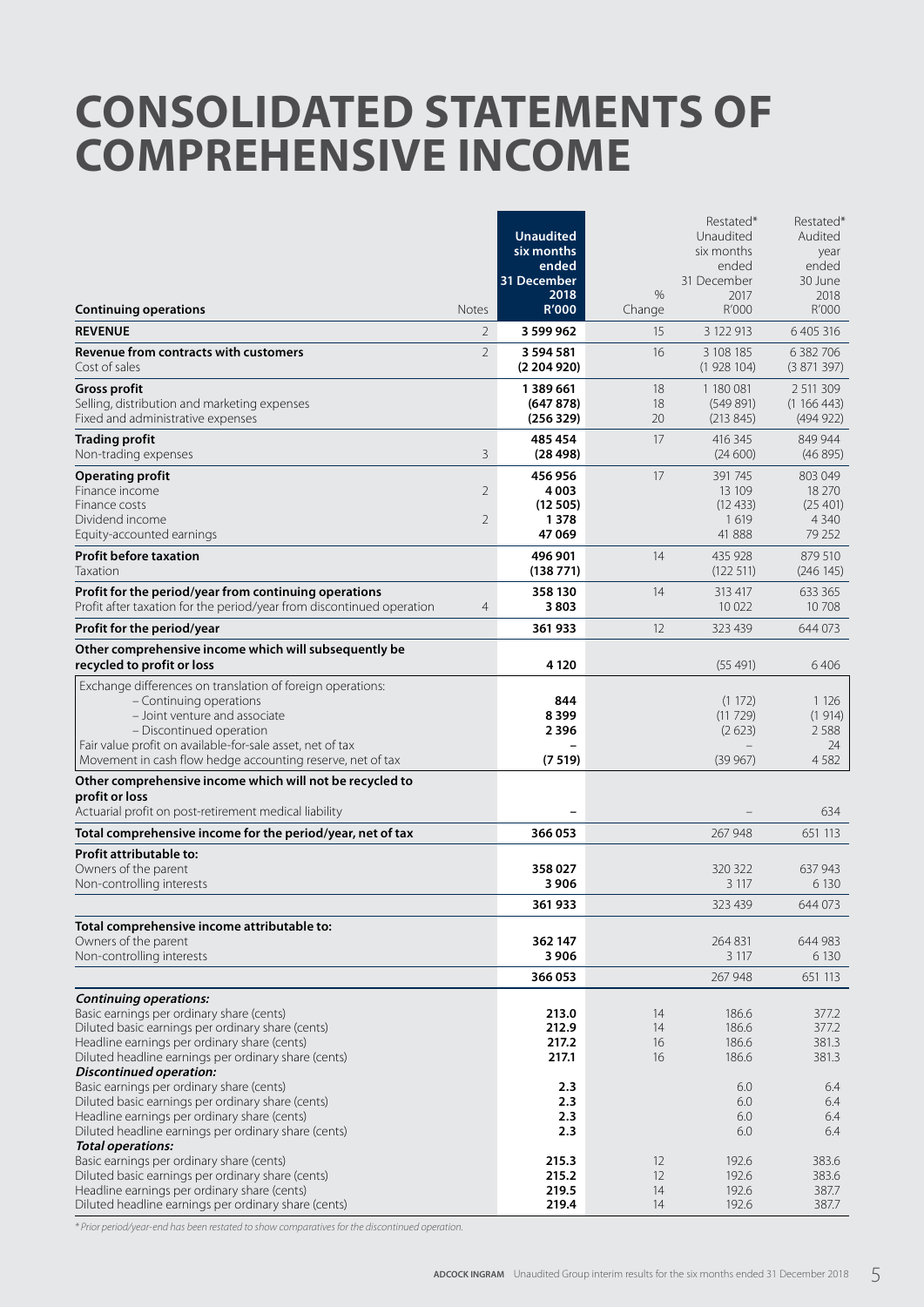## **CONSOLIDATED STATEMENT OF CHANGES IN EQUITY**

|                                                   | Attributable to holders of the parent             |                                         |                            |                                                             |                             |                                                                                    |                                                  |                              |
|---------------------------------------------------|---------------------------------------------------|-----------------------------------------|----------------------------|-------------------------------------------------------------|-----------------------------|------------------------------------------------------------------------------------|--------------------------------------------------|------------------------------|
|                                                   |                                                   |                                         |                            | Non-distributable reserves                                  |                             |                                                                                    |                                                  |                              |
|                                                   | <b>Issued</b><br>share<br>capital<br><b>R'000</b> | <b>Share</b><br>premium<br><b>R'000</b> | operations<br><b>R'000</b> | <b>Continuing Discontinued</b><br>operation<br><b>R'000</b> | Retained<br>income<br>R'000 | <b>Total</b><br>attributable<br>to ordinary<br><b>shareholders</b><br><b>R'000</b> | Non-<br>controlling<br>interests<br><b>R'000</b> | <b>Total</b><br><b>R'000</b> |
| As at 1 July 2017                                 | 17 147                                            | 666 873                                 | 200 372                    |                                                             | 2603090                     | 3 487 482                                                                          | 7522                                             | 3 495 004                    |
| Movement in share-based<br>payment reserve        |                                                   |                                         | 14 800                     |                                                             |                             | 14 800                                                                             |                                                  | 14 800                       |
| Total comprehensive income                        |                                                   |                                         | (55 491)                   |                                                             | 320 322                     | 264 831                                                                            | 3 1 1 7                                          | 267 948                      |
| Profit for the period                             |                                                   |                                         |                            |                                                             | 320 322                     | 320 322                                                                            | 3 1 1 7                                          | 323 439                      |
| Other comprehensive income                        |                                                   |                                         | (55 491)                   |                                                             |                             | (55 491)                                                                           |                                                  | (55491)                      |
| Dividends                                         |                                                   |                                         |                            |                                                             | (110671)                    | (110671)                                                                           | (4404)                                           | (115 075)                    |
| <b>Balance at 31 December 2017</b><br>(unaudited) | 17 147                                            | 666 873                                 | 159 681                    |                                                             | 2 812 741                   | 3 656 442                                                                          | 6 2 3 5                                          | 3 662 677                    |
| Movement in treasury shares                       | (1)                                               | (517)                                   |                            |                                                             |                             | (518)                                                                              |                                                  | (518)                        |
| Movement in share-based<br>payment reserve        |                                                   |                                         | 1 6 6 3                    |                                                             |                             | 1663                                                                               |                                                  | 1663                         |
| Total comprehensive income                        |                                                   |                                         | 62 531                     |                                                             | 317 621                     | 380 152                                                                            | 3 0 1 3                                          | 383 165                      |
| Profit for the period                             |                                                   |                                         |                            |                                                             | 317 621                     | 317 621                                                                            | 3 0 1 3                                          | 320 634                      |
| Other comprehensive income                        |                                                   |                                         | 62 531                     |                                                             |                             | 62 531                                                                             |                                                  | 62 531                       |
| Dividends                                         |                                                   |                                         |                            |                                                             | (125 233)                   | (125 233)                                                                          | (6835)                                           | (132068)                     |
| Balance at 30 June 2018<br>(audited)              | 17 14 6                                           | 666356                                  | 223875                     |                                                             | 3 005 129                   | 3 912 506                                                                          | 2413                                             | 3 914 919                    |
| IFRS 9 adjustment*                                |                                                   |                                         |                            |                                                             | (6092)                      | (6092)                                                                             |                                                  | (6092)                       |
| <b>Restated balance at</b><br>30 June 2018        | 17 14 6                                           | 666 356                                 | 223 875                    |                                                             | 2 999 037                   | 3 906 414                                                                          | 2 4 1 3                                          | 3 908 827                    |
| Movement in treasury shares                       | (3)                                               | (2483)                                  |                            |                                                             |                             | (2486)                                                                             |                                                  | (2486)                       |
| Movement in share-based<br>payment reserve        |                                                   |                                         | (5237)                     |                                                             |                             | (5237)                                                                             |                                                  | (5237)                       |
| Transfer to discontinued<br>operations            |                                                   |                                         | (16 189)                   | 16 189                                                      |                             |                                                                                    |                                                  |                              |
| Total comprehensive income                        |                                                   |                                         | 1 7 2 4                    | 2 3 9 6                                                     | 358 027                     | 362 147                                                                            | 3 9 0 6                                          | 366 053                      |
| Profit for the period                             |                                                   |                                         |                            |                                                             | 358 027                     | 358 027                                                                            | 3 9 0 6                                          | 361 933                      |
| Other comprehensive income                        |                                                   |                                         | 1 7 2 4                    | 2 3 9 6                                                     |                             | 4 1 2 0                                                                            |                                                  | 4 1 2 0                      |
| Dividends                                         |                                                   |                                         |                            |                                                             | (125 220)                   | (125 220)                                                                          |                                                  | (125 220)                    |
| <b>Balance at 31 December 2018</b><br>(unaudited) | 17 143                                            | 663873                                  | 204 173                    | 18585                                                       | 3 2 3 1 8 4 4               | 4 135 618                                                                          | 6319                                             | 4 141 937                    |

*\* Refer to note 1.2.*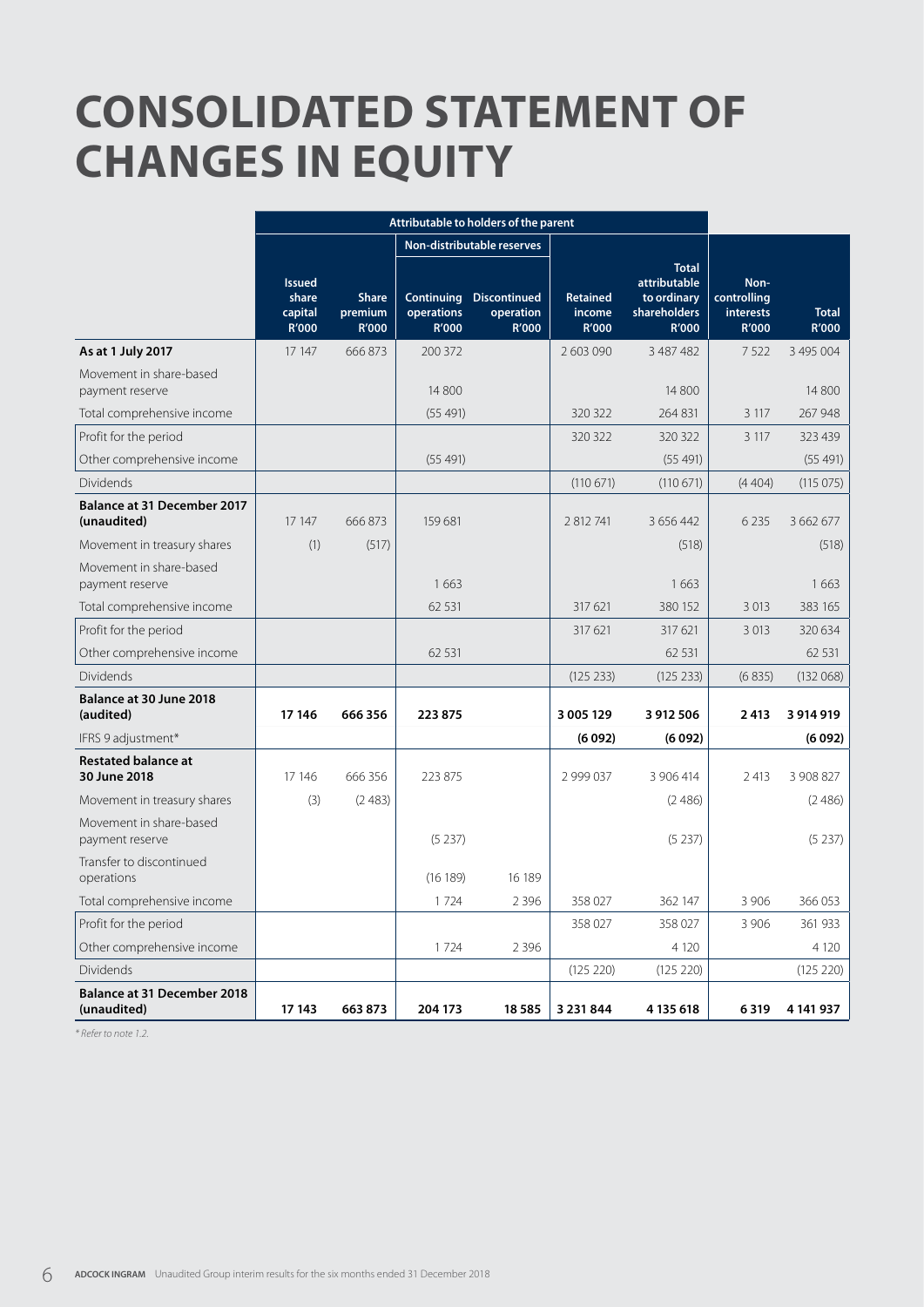## **CONSOLIDATED STATEMENTS OF FINANCIAL POSITION**

|                                                    |                | <b>Unaudited</b>     | Unaudited     | Audited       |
|----------------------------------------------------|----------------|----------------------|---------------|---------------|
|                                                    |                | 31 December          | 31 December   | 30 June       |
|                                                    | Notes          | 2018<br><b>R'000</b> | 2017<br>R'000 | 2018<br>R'000 |
| <b>ASSETS</b>                                      |                |                      |               |               |
| Property, plant and equipment                      |                | 1 519 158            | 1459029       | 1 521 255     |
| Intangible assets                                  |                | 620 619              | 344 971       | 626 242       |
| Deferred tax                                       |                | 6446                 | 1695          | 18 120        |
| Other financial assets                             |                | 32 669               | 38 699        | 34 010        |
| Investment in joint ventures                       |                | 483 599              | 407 188       | 445 150       |
| Investment in associate                            |                | 2459                 | 5 2 9 6       | 8 0 1 4       |
| <b>Non-current assets</b>                          |                | 2664950              | 2 2 5 6 8 7 8 | 2652791       |
| Inventories                                        |                | 1408660              | 1 290 514     | 1 5 6 5 9 4 9 |
| Trade and other receivables                        |                | 1737367              | 1 611 281     | 1 641 295     |
| Cash and cash equivalents                          |                | 448 176              | 747 606       | 404 629       |
| Taxation receivable                                |                | 13 689               |               | 6 0 6 1       |
| <b>Current assets</b>                              |                | 3 607 892            | 3 649 401     | 3 617 934     |
| Assets classified as held-for-sale                 | 4              | 143 926              |               |               |
| Total current assets                               |                | 3751818              | 3 649 401     | 3 617 934     |
| Total assets                                       |                | 6416768              | 5 906 279     | 6 270 725     |
| <b>EQUITY AND LIABILITIES</b>                      |                |                      |               |               |
| <b>Capital and reserves</b>                        |                |                      |               |               |
| Issued share capital                               |                | 17 143               | 17 147        | 17 14 6       |
| Share premium                                      |                | 663873               | 666 873       | 666 356       |
| Non-distributable reserves : Continuing operations |                | 204 173              | 159 681       | 223 875       |
| : Discontinued operation held-for-sale             | $\overline{4}$ | 18 5 8 5             |               |               |
| Retained income                                    |                | 3 2 3 1 8 4 4        | 2 812 741     | 3 005 129     |
| Total shareholders' funds                          |                | 4 135 618            | 3 656 442     | 3 912 506     |
| Non-controlling interests                          |                | 6319                 | 6 2 3 5       | 2 4 1 3       |
| <b>Total equity</b>                                |                | 4 141 937            | 3 662 677     | 3 914 919     |
| Long-term borrowings                               |                |                      | 1 2 6 7       |               |
| Post-retirement medical liability                  |                | 16478                | 16 931        | 16 340        |
| Deferred tax                                       |                | 103 590              | 55 509        | 118 914       |
| <b>Non-current liabilities</b>                     |                | 120 068              | 73 707        | 135 254       |
| Trade and other payables                           |                | 1 575 183            | 1828993       | 1 841 343     |
| Bank overdraft                                     |                | 359 161              | 3844          | 248 877       |
| Short-term borrowings                              |                |                      | 250 680       |               |
| Provisions                                         |                | 132 280              | 79 795        | 130 332       |
| Taxation payable                                   |                |                      | 6583          |               |
| <b>Current liabilities</b>                         |                | 2066624              | 2 169 895     | 2 2 2 0 5 5 2 |
| Liabilities classified as held-for-sale            | $\overline{4}$ | 88 139               |               |               |
| <b>Total current liabilities</b>                   |                | 2 154 763            | 2 169 895     | 2 2 2 0 5 5 2 |
| <b>Total equity and liabilities</b>                |                | 6416768              | 5 906 279     | 6 270 725     |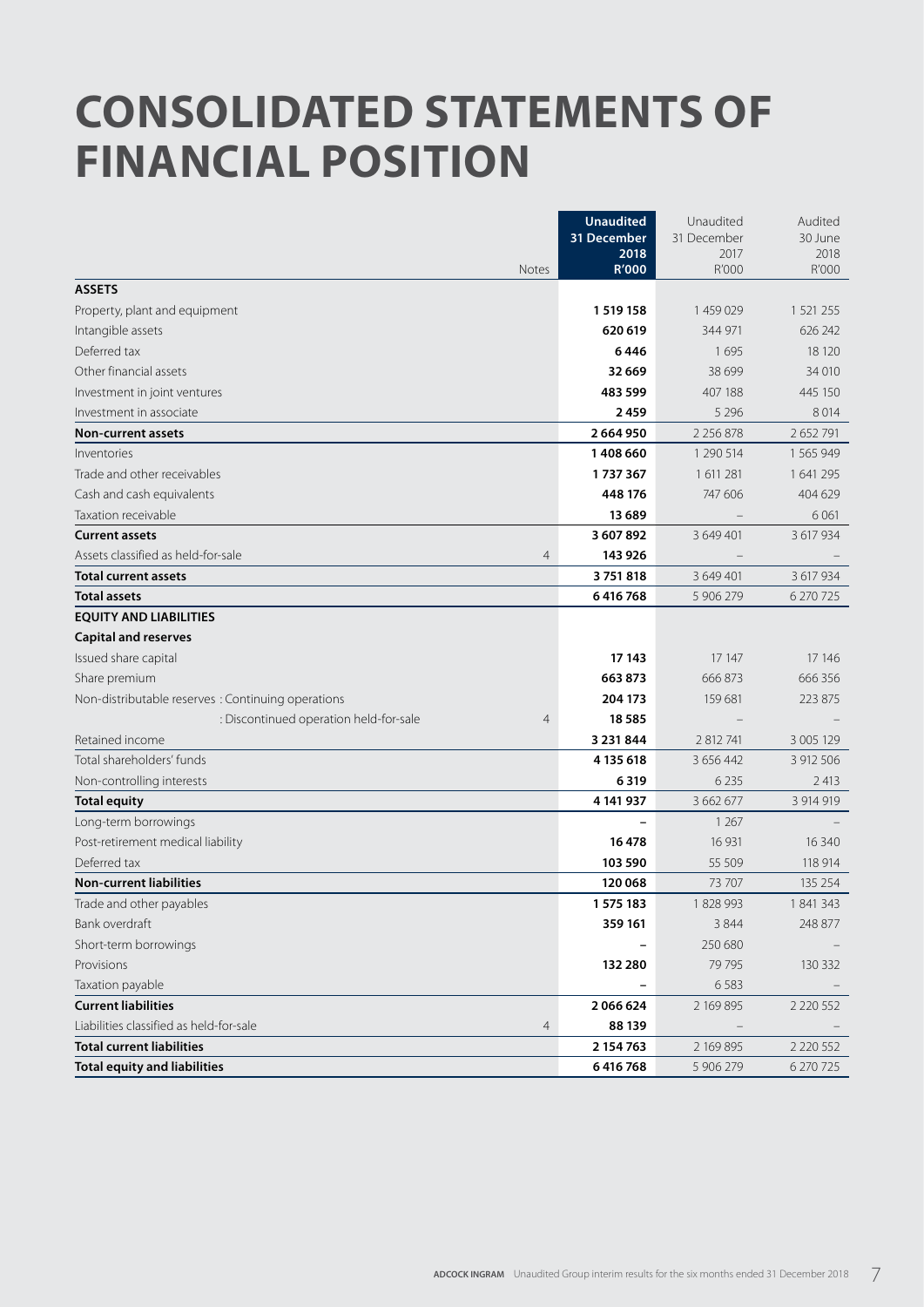## **CONSOLIDATED STATEMENTS OF CASH FLOWS**

|                                                                                  | <b>Unaudited</b>     | Unaudited            |                       |
|----------------------------------------------------------------------------------|----------------------|----------------------|-----------------------|
|                                                                                  | six months           | six months           | Audited               |
|                                                                                  | ended<br>31 December | ended<br>31 December | year ended<br>30 June |
|                                                                                  | 2018                 | 2017                 | 2018                  |
|                                                                                  | <b>R'000</b>         | R'000                | R'000                 |
| Cash flows from operating activities                                             |                      |                      |                       |
| Operating profit from continuing operations                                      | 456 956              | 391 745              | 803 049               |
| Operating profit from discontinued operation (note 4)                            | 4918                 | 11 915               | 16 4 33               |
| <b>Operating profit</b>                                                          | 461874               | 403 660              | 819 482               |
| Other adjustments and non-cash items                                             | 119897               | 137 901              | 378 360               |
| Operating profit before working capital changes                                  | 581771               | 541 561              | 1 197 842             |
| Working capital changes                                                          | (253 169)            | (85708)              | (342968)              |
| Decrease/(Increase) in inventories                                               | 109 603              | (166 620)            | (438199)              |
| (Increase)/Decrease in trade and other receivables                               | (151354)             | (50138)              | 11 695                |
| (Decrease)/Increase in trade and other payables                                  | (211 418)            | 131 050              | 83 5 36               |
| Cash generated from operations                                                   | 328 602              | 455 853              | 854 874               |
| Finance income received                                                          | 4074                 | 10 9 31              | 17 3 63               |
| Finance costs paid                                                               | (11839)              | (12818)              | (25605)               |
| Dividend income received                                                         | 18 131               | 17 378               | 30 100                |
| Dividends paid                                                                   | (125 220)            | (115075)             | (247143)              |
| Taxation paid                                                                    | (140755)             | (109505)             | (246663)              |
| Net cash inflow from operating activities                                        | 72993                | 246 764              | 382 926               |
| Cash flows from investing activities                                             |                      |                      |                       |
| Decrease in other financial assets                                               | 1341                 | 3 0 4 7              | 5 2 3 2               |
| Acquisition of business                                                          |                      |                      | (327623)              |
| Purchase of property, plant and equipment : Expansion                            | (54601)              | (56044)              | (84684)               |
| : Replacement                                                                    | (65525)              | (35780)              | (134 564)             |
| Purchase of intangible assets                                                    |                      |                      | (4450)                |
| Proceeds on disposal of property, plant and equipment                            | 49                   | 1953                 | 6911                  |
| Net cash outflow from investing activities                                       | (118736)             | (86 824)             | (539178)              |
| Cash flows from financing activities                                             |                      |                      |                       |
| Increase in borrowings                                                           |                      | 147                  |                       |
| Repayment of borrowings                                                          |                      |                      | (276 177)             |
| Purchase of treasury shares                                                      | (2486)               |                      | (518)                 |
| Net cash (outflow)/inflow from financing activities                              | (2486)               | 147                  | (276695)              |
| Net (decrease)/increase in cash and cash equivalents                             | (48229)              | 160 087              | (432947)              |
| Net foreign exchange difference on cash and cash equivalents                     | 1602                 | (2776)               | 2 2 4 8               |
| Cash and cash equivalents at beginning of period/year                            | 155 752              | 586 451              | 586 451               |
| Cash and cash equivalents at end of period/year                                  | 109 125              | 743 762              | 155 752               |
| <b>Split as follows:</b>                                                         |                      |                      |                       |
| Cash and cash equivalents                                                        | 448 176              | 747 606              | 404 629               |
| Bank overdraft                                                                   | (359 161)            | (3844)               | (248 877)             |
| Net cash position per statement of financial position                            | 89 015               | 743 762              | 155 752               |
| Cash at banks and short-term deposits attributable to the discontinued operation | 20 110               |                      |                       |
| Cash and cash equivalents at end of period/year                                  | 109 125              | 743 762              | 155 752               |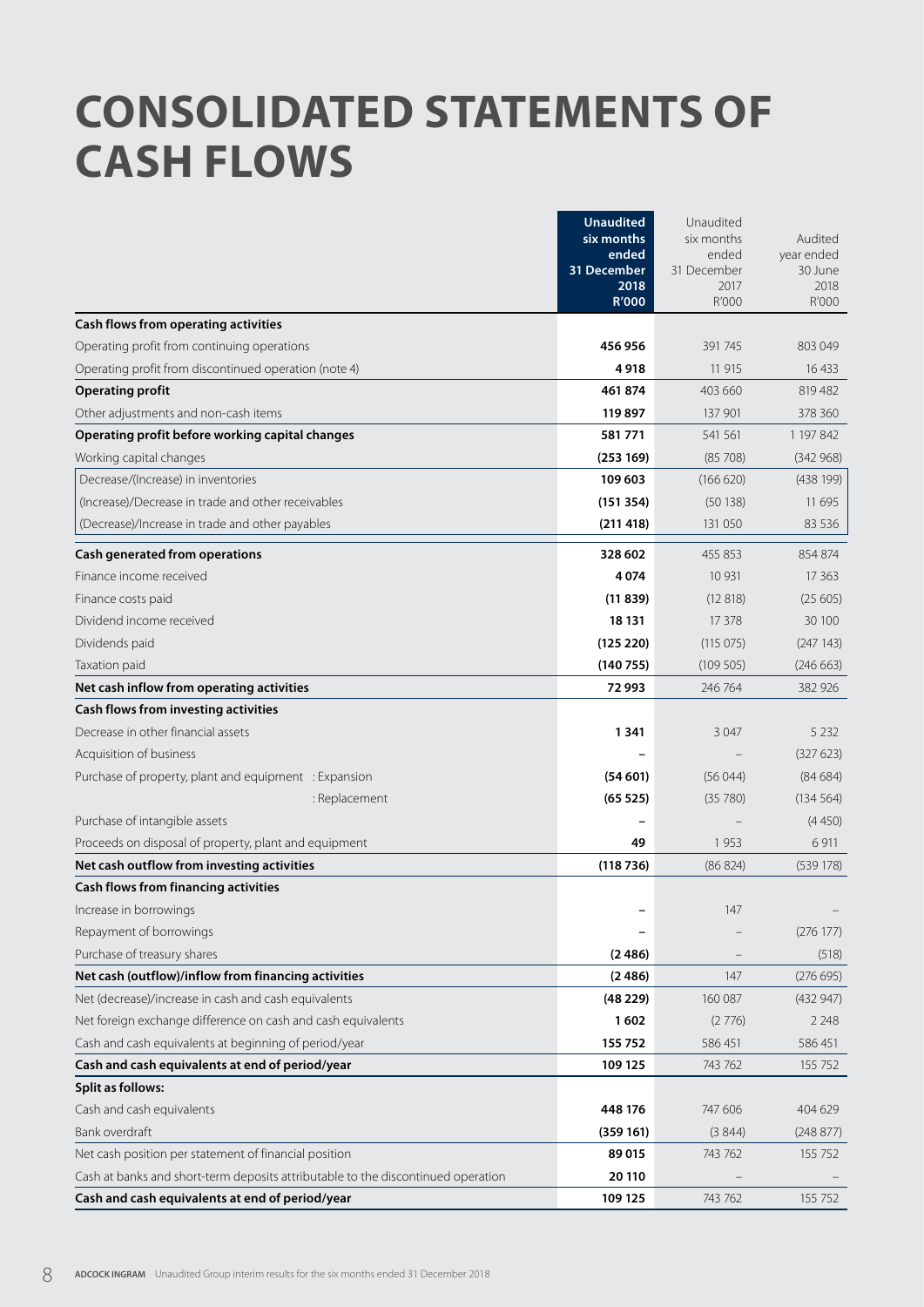## **NOTES TO THE CONSOLIDATED FINANCIAL STATEMENTS**

### 1 **BASIS OF PREPARATION**

#### **1.1 INTRODUCTION**

The summarised unaudited interim results for the six months ended 31 December 2018 have been prepared in compliance with the Listings Requirements of the JSE Limited, International Financial Reporting Standards (IFRS), the requirements of the International Accounting Standards (IAS) 34: Interim financial reporting, SAICA Financial Reporting Guidelines as issued by the Accounting Practices Committee and Financial Pronouncements as issued by the Financial Reporting Standards Council and the Companies Act, No. 71 of 2008. The Board of directors take full responsibility for the set of financial results which have been prepared by Ms Dorette Neethling, Chief Financial Officer.

#### **1.2 CHANGES IN ACCOUNTING POLICIES**

The accounting policies adopted are consistent with those of the previous financial year except for the adoption of the following new and amended IFRS standards and interpretations during the period, which did not have a significant impact on the financial performance or position of the Group:

*IFRS 9:* Financial instruments – recognition and measurement

**IFRS 9** is the new financial instrument accounting standard and includes the requirements for classification and measurement of financial assets, the impairment and derecognition of financial assets, as well as general hedge accounting.

The classification and measurement of the Group's financial assets are substantially the same as under IAS 39, except for:

- the reclassification of the long-term receivable from the Black Managers Share Trust, from amortised cost to fair value through profit or loss; and
- the measurement of the impairment provision for trade receivables.

In measuring the provision for trade receivables, the Group has applied the new rules using the modified retrospective approach, whereby the financial statements are retrospectively adjusted and the cumulative impact (a reduction of R6.1 million of net trade receivables) was recorded on 1 July 2018, the initial date of implementing the standard, by recognising an adjustment to opening retained earnings. A simplified impairment approach was used, whereby the lifetime expected losses on trade receivables are recorded immediately.

The Group has chosen to continue to apply the hedge accounting requirements of IAS 39, instead of the requirements in IFRS 9, to all of its hedging relationships.

*IFRS 15:* Revenue from contracts with customers

*IFRS 15* establishes a five-step model for entities to use in accounting for revenue arising from contracts with customers. The new standard is based on the principle that revenue is recognised at an amount that reflects the consideration to which the entity expects to be entitled in exchange for transferring goods or services to a customer. The new standard supersedes all current revenue recognition requirements under IFRS.

The Group adopted IFRS 15 using the retrospective approach, with the following impact on the Group's financial statements:

- disaggregated revenue disclosure; and
- liabilities for the non-performance on customer contracts will be recognised against revenue.

|                                                            | <b>Unaudited</b> | Unaudited   | Audited   |
|------------------------------------------------------------|------------------|-------------|-----------|
|                                                            | six months       | six months  | year      |
|                                                            | ended            | ended       | ended     |
|                                                            | 31 December      | 31 December | 30 June   |
|                                                            | 2018             | 2017        | 2018      |
|                                                            | <b>R'000</b>     | R'000       | R'000     |
| <b>REVENUE</b>                                             |                  |             |           |
| Contracts with customers*                                  | 3 594 581        | 3 108 185   | 6 382 706 |
| Finance income                                             | 4003             | 13 109      | 18 270    |
| Dividend income - Black Managers Share Trust               | 1 3 7 8          | 1 6 1 9     | 4 3 4 0   |
|                                                            | 3 599 962        | 3 122 913   | 6405316   |
| *Refer note 5.2 for customer contract and channel details. |                  |             |           |

3 **NON-TRADING EXPENSES**

| Impairments                  | 5 823** | $\overline{\phantom{a}}$ | 5 2 3 5 |
|------------------------------|---------|--------------------------|---------|
| Transaction costs            | 3 2 5 3 | 7316                     | 7 315   |
| Share-based payment expenses | 19422   | 17 284                   | 34 3 45 |
|                              | 28 4 98 | 24 600                   | 46895   |

*\*\* The investment in the Ghanaian associate has been impaired due to its declining operational performance.*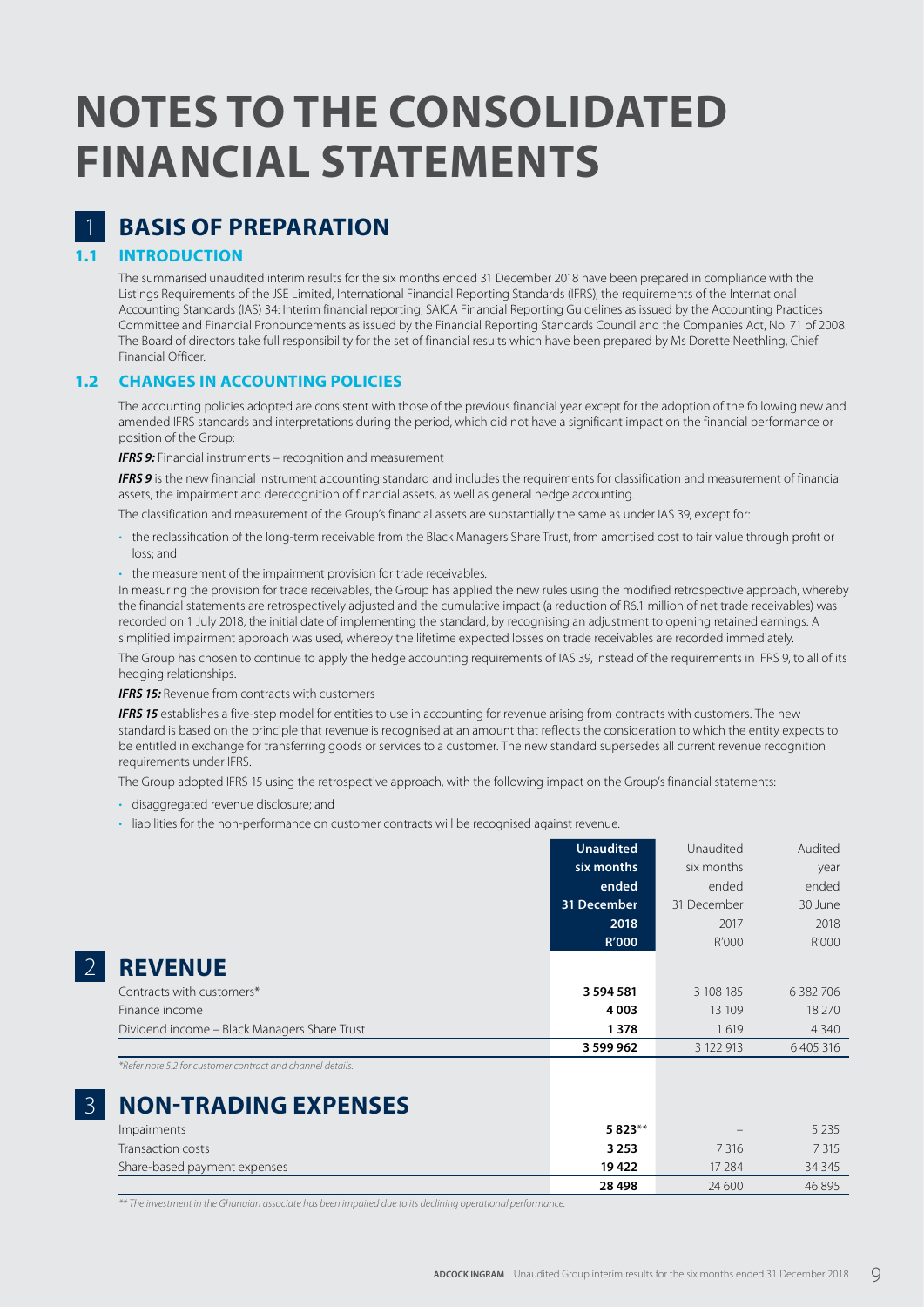## **NOTES TO THE CONSOLIDATED FINANCIAL STATEMENTS** (CONTINUED)

### 4 **DISCONTINUED OPERATION**

The Board has resolved to dispose of Datlabs Proprietary Limited (Datlabs) in Zimbabwe. The results of Datlabs are presented below and the net assets were reclassified as held-for-sale as completion of the disposal is expected by year end.

|                                                                              | <b>Unaudited</b> | Unaudited   | Audited   |
|------------------------------------------------------------------------------|------------------|-------------|-----------|
|                                                                              | six months       | six months  | year      |
|                                                                              | ended            | ended       | ended     |
|                                                                              | 31 December      | 31 December | 30 June   |
|                                                                              | 2018             | 2017        | 2018      |
|                                                                              | <b>R'000</b>     | R'000       | R'000     |
| <b>REVENUE</b>                                                               | 86 240           | 90 839      | 157 549   |
| Revenue from contracts with customers                                        | 86 240           | 90 839      | 157 549   |
| Cost of sales                                                                | (61150)          | (55 537)    | (102 838) |
| <b>Gross profit</b>                                                          | 25 090           | 35 302      | 54 711    |
| Selling, distribution and marketing expenses                                 | (11371)          | (11646)     | (21799)   |
| Fixed and administrative expenses                                            | (8801)           | (11 741)    | (16 479)  |
| <b>Operating profit</b>                                                      | 4918             | 11 915      | 16 433    |
| Finance costs                                                                |                  | (419)       | (786)     |
| <b>Profit before taxation</b>                                                | 4918             | 11 4 9 6    | 15 647    |
| Taxation                                                                     | (1115)           | (1474)      | (4939)    |
| Profit for the period/year                                                   | 3803             | 10 0 22     | 10 708    |
| Details of assets and liabilities transferred to held-for-sale:              |                  |             |           |
| <b>ASSETS</b>                                                                |                  |             |           |
| Property, plant and equipment                                                | 45458            |             |           |
| Inventories                                                                  | 25 795           |             |           |
| Trade and other receivables                                                  | 52 162           |             |           |
| Cash and cash equivalents                                                    | 20 110           |             |           |
| Taxation                                                                     | 401              |             |           |
| <b>Total assets</b>                                                          | 143 926          |             |           |
| <b>LIABILITIES</b>                                                           |                  |             |           |
| Trade and other payables                                                     | 76803            |             |           |
| Provisions                                                                   | 3031             |             |           |
| Deferred tax liability                                                       | 8305             |             |           |
| <b>Total liabilities</b>                                                     | 88 139           |             |           |
| Net assets classified as held-for-sale                                       | 55787            |             |           |
| Non-distributable reserves related to assets classified as assets            |                  |             |           |
| held-for-sale                                                                |                  |             |           |
| Foreign currency translation reserve                                         | (18585)          |             |           |
| <b>Net assets</b>                                                            | 37 202           |             |           |
| Included in the Group's consolidated statement of cash flows are cash flows  |                  |             |           |
| from the Zimbabwean discontinued operation. These cash flows are included in |                  |             |           |
| operating, investing and financing activities as follows:                    |                  |             |           |
| Cash (outflow)/inflow from operating activities                              | (3630)           | 35 7 30     | 40 165    |
| Cash outflow from investing activities                                       | (7262)           | (2516)      | (7964)    |
| Cash inflow/(outflow) from financing activities                              |                  | 147         | (1881)    |
| Net cash (outflow)/inflow                                                    | (10892)          | 33 361      | 30 320    |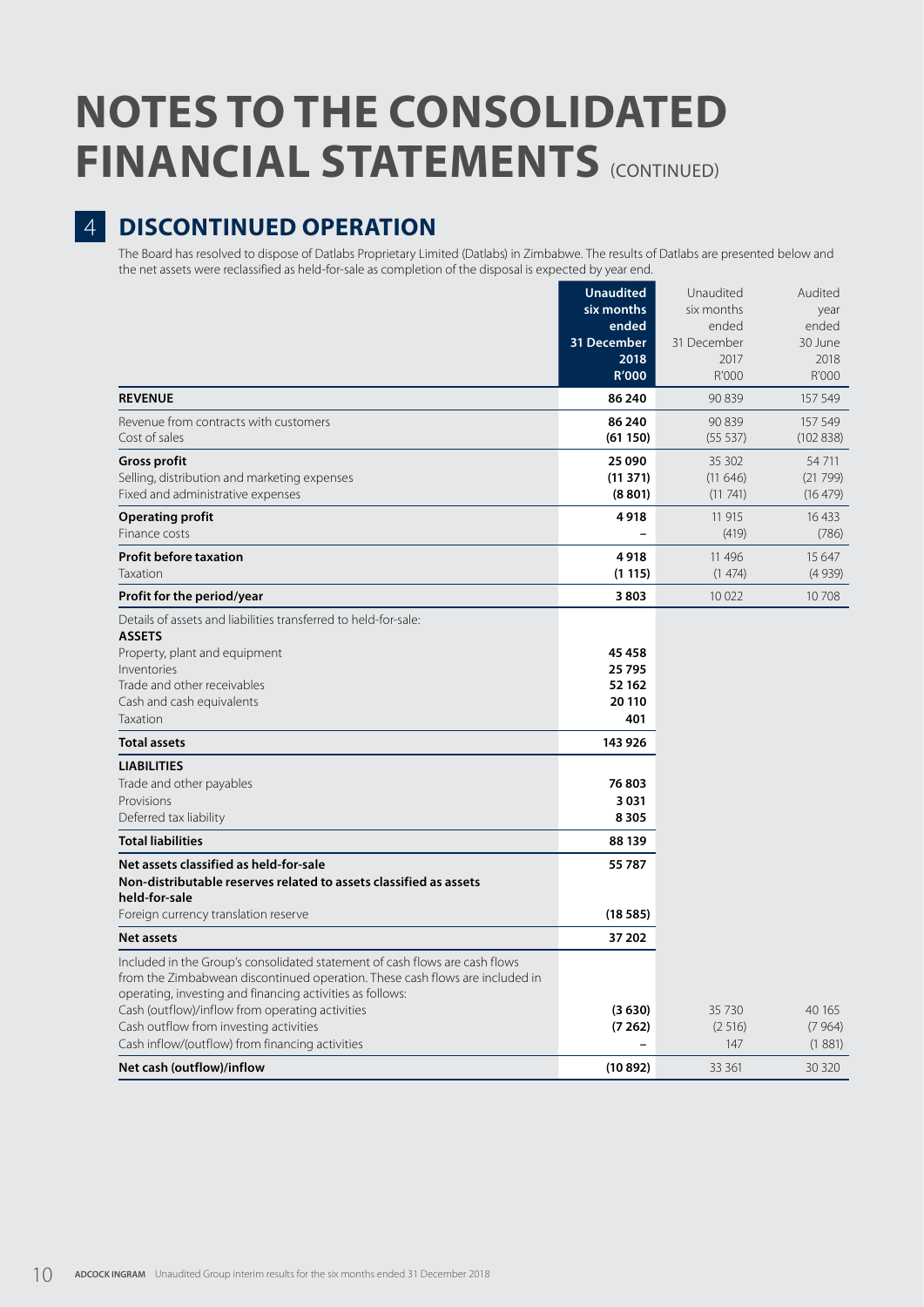|                                                                        | <b>Unaudited</b><br>six months<br>ended<br>31 December<br>2018<br><b>R'000</b> | $\%$<br>Change | Unaudited<br>six months<br>ended<br>31 December<br>2017<br>R'000 | Audited<br>year<br>ended<br>30 June<br>2018<br>R'000 |
|------------------------------------------------------------------------|--------------------------------------------------------------------------------|----------------|------------------------------------------------------------------|------------------------------------------------------|
| <b>SEGMENT REPORTING</b>                                               |                                                                                |                |                                                                  |                                                      |
| <b>REVENUE FROM CONTRACTS WITH CUSTOMERS</b><br>Continuing operations: |                                                                                |                |                                                                  |                                                      |
| Southern Africa                                                        | 3 5 7 8 2 5 1                                                                  | 15             | 3 111 649                                                        | 6338389                                              |
| <b>OTC</b>                                                             | 1018625                                                                        | 5              | 970 669                                                          | 1989225                                              |
| Prescription                                                           | 1 3 6 3 4 5 3                                                                  | 34             | 1021117                                                          | 2237620                                              |
| Hospital                                                               | 764 361                                                                        | 11             | 686359                                                           | 1 347 698                                            |
| Consumer                                                               | 393 262                                                                        | 6              | 369478                                                           | 686 699                                              |
| Other - shared services                                                | 38 550                                                                         |                | 64026                                                            | 77 147                                               |
| Rest of Africa                                                         | 30 551                                                                         |                | 32 904                                                           | 65 0 75                                              |
| Research and development services in India                             | 10 353                                                                         |                | 10 197                                                           | 19494                                                |
| Less: Inter-company sales                                              | (24574)                                                                        |                | (46565)                                                          | (40252)                                              |
| Discontinued operation:                                                | 3 5 9 4 5 8 1                                                                  |                | 3 108 185                                                        | 6 382 706                                            |
| Rest of Africa                                                         | 86 240                                                                         |                | 90839                                                            | 157 549                                              |
|                                                                        | 3680821                                                                        |                | 3 199 0 24                                                       | 6 540 255                                            |

|                                                                                                                 | <b>Private</b><br><b>R'000</b>                       | <b>Public</b><br><b>R'000</b>   | <b>Export</b><br>and<br>foreign<br><b>R'000</b> | <b>Total</b><br><b>R'000</b>                             |
|-----------------------------------------------------------------------------------------------------------------|------------------------------------------------------|---------------------------------|-------------------------------------------------|----------------------------------------------------------|
| <b>REVENUE FROM CONTRACTS WITH</b><br><b>CUSTOMERS BY CHANNEL</b><br>31 December 2018<br>Continuing operations: |                                                      |                                 |                                                 |                                                          |
| Southern Africa                                                                                                 | 3 044 226                                            | 436 507                         | 97 518                                          | 3 5 7 8 2 5 1                                            |
| OTC.<br>Prescription<br>Hospital<br>Consumer<br>Other - shared services                                         | 930929<br>1 174 649<br>529 596<br>370 502<br>38 5 50 | 58939<br>159 128<br>218436<br>4 | 28757<br>29 676<br>16 3 29<br>22756             | 1018625<br>1 3 6 3 4 5 3<br>764 361<br>393 262<br>38 550 |
| Rest of Africa<br>Research and development services in India<br>Less: Inter-company sales                       | -                                                    |                                 | 30 551<br>10 353<br>(24574)                     | 30 551<br>10 353<br>(24574)                              |
|                                                                                                                 | 3 044 226                                            | 436 507                         | 113848                                          | 3 5 9 4 5 8 1                                            |

All of the Group's revenue from contracts with customers is recognised at a point in time.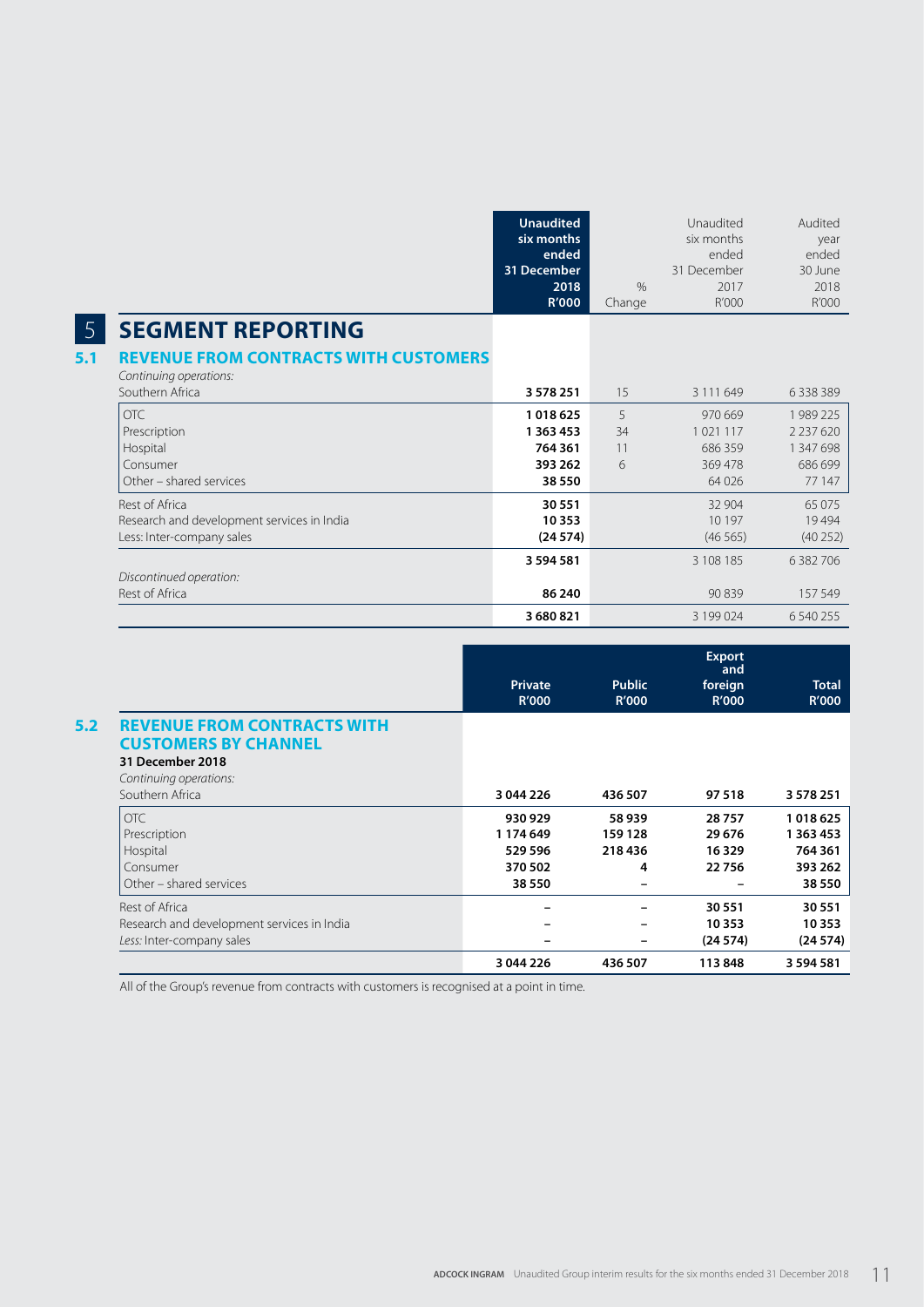## **NOTES TO THE CONSOLIDATED FINANCIAL STATEMENTS** (CONTINUED)

|     |                                                                                  | <b>Unaudited</b><br>six months<br>ended<br>31 December<br>2018<br><b>R'000</b> | $\frac{0}{0}$<br>Change | Unaudited<br>six months<br>ended<br>31 December<br>2017<br>R'000 | Audited<br>year<br>ended<br>30 June<br>2018<br>R'000    |
|-----|----------------------------------------------------------------------------------|--------------------------------------------------------------------------------|-------------------------|------------------------------------------------------------------|---------------------------------------------------------|
| 5.3 | <b>TRADING AND OPERATING PROFIT</b><br>Continuing operations:<br>Southern Africa | 482 672                                                                        | 17                      | 413 806                                                          | 845 540                                                 |
|     | OTC.<br>Prescription<br>Hospital<br>Consumer<br>Other - shared services          | 216 714<br>150 217<br>51 152<br>65 808<br>(1219)                               | 20<br>13<br>26<br>13    | 181 111<br>132 516<br>40 615<br>58419<br>1 1 4 5                 | 399 640<br>239 435<br>95 312<br>112 181<br>(1028)       |
|     | Rest of Africa<br>Research and development services in India                     | 1585<br>1 1 9 7                                                                |                         | 934<br>1 605                                                     | 1897<br>2 5 0 7                                         |
|     | Trading profit<br>Less: Non-trading expenses                                     | 485 454<br>(28498)                                                             |                         | 416 345<br>(24600)                                               | 849 944<br>(46895)                                      |
|     | Operating profit                                                                 | 456 956                                                                        |                         | 391 745                                                          | 803 049                                                 |
|     | Discontinued operation:<br>Rest of Africa                                        | 4918                                                                           |                         | 11915                                                            | 16433                                                   |
| 5.4 | <b>TOTAL ASSETS</b><br>Continuing operations:<br>Southern Africa                 | 5961565                                                                        |                         | 5 5 0 3 7 4 6                                                    | 5 844 806                                               |
|     | <b>OTC</b><br>Prescription<br>Hospital<br>Consumer<br>Other - shared services    | 1733746<br>2112789<br>1174818<br>307 001<br>633 211                            |                         | 1741791<br>1 386 414<br>1 1 6 3 6 5 2<br>330 695<br>881 194      | 1761603<br>1 987 006<br>1 236 482<br>315 425<br>544 290 |
|     | Rest of Africa<br>India                                                          | 47 206<br>264 071                                                              |                         | 151 609<br>250 924                                               | 163 141<br>262778                                       |
|     | Discontinued operation:<br>Rest of Africa                                        | 6 272 842<br>143 926                                                           |                         | 5 906 279                                                        | 6 270 725                                               |
|     |                                                                                  | 6416768                                                                        |                         | 5 906 279                                                        | 6 270 725                                               |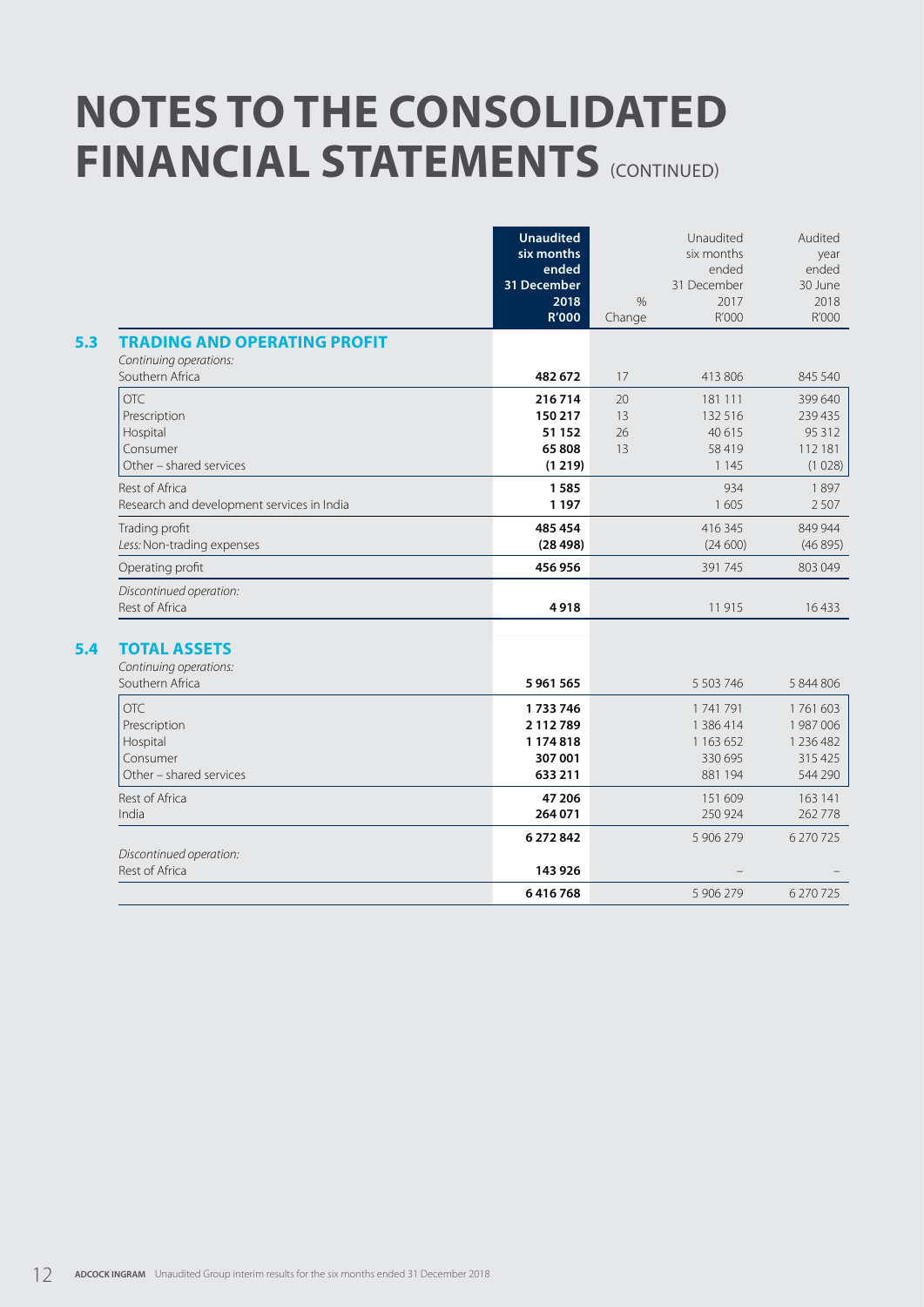|                                                                                                                                                                                                                                                                                                                                                                  | <b>Unaudited</b><br>six months<br>ended<br>31 December<br>2018<br><b>R'000</b> | Unaudited<br>six months<br>ended<br>31 December<br>2017<br>R'000 | Audited<br>year<br>ended<br>30 June<br>2018<br>R'000 |
|------------------------------------------------------------------------------------------------------------------------------------------------------------------------------------------------------------------------------------------------------------------------------------------------------------------------------------------------------------------|--------------------------------------------------------------------------------|------------------------------------------------------------------|------------------------------------------------------|
| <b>INVENTORY</b><br>The amount of inventories written down recognised as an expense in profit or                                                                                                                                                                                                                                                                 |                                                                                |                                                                  |                                                      |
| loss in cost of sales:                                                                                                                                                                                                                                                                                                                                           |                                                                                |                                                                  |                                                      |
| Continuing operations<br>Discontinued operation                                                                                                                                                                                                                                                                                                                  | 28 5 61<br>290                                                                 | 26 4 39<br>2 1 0 2                                               | 91 4 66<br>3 3 8 8                                   |
| <b>CAPITAL COMMITMENTS</b>                                                                                                                                                                                                                                                                                                                                       |                                                                                |                                                                  |                                                      |
| - Contracted<br>- Approved, but not contracted                                                                                                                                                                                                                                                                                                                   | 54 611<br>76869                                                                | 115 693<br>113 262                                               | 32 932<br>151 909                                    |
|                                                                                                                                                                                                                                                                                                                                                                  | 131480                                                                         | 228 955                                                          | 184 841                                              |
| <b>HEADLINE EARNINGS</b><br>Headline earnings is determined as follows:<br>Continuing operations<br>Earnings attributable to owners of Adcock Ingram from total operations<br><b>Adjusted for:</b>                                                                                                                                                               | 358027                                                                         | 320 322                                                          | 637 943                                              |
| Profit attributable from discontinued operation (refer note 4)                                                                                                                                                                                                                                                                                                   | (3803)                                                                         | (10022)                                                          | (10708)                                              |
| Earnings attributable to owners of Adcock Ingram from continuing operations<br>Adjusted for:<br>Impairment of intangible assets<br>Impairment of investment<br>Loss/(Profit) on disposal of property, plant and equipment<br>Tax effect on loss/(profit) on disposal of property, plant and equipment<br>Adjustments relating to equity accounted joint ventures | 354 224<br>5823<br>264<br>(118)<br>970                                         | 310 300<br>220<br>(165)<br>(26)                                  | 627 235<br>2700<br>(1968)<br>(42)<br>6 1 1 6         |
| Headline earnings from continuing operations                                                                                                                                                                                                                                                                                                                     | 361 163                                                                        | 310 329                                                          | 634 041                                              |
| Discontinued operation<br>Profit attributable to owners of Adcock Ingram and headline earnings<br>from discontinued operation ***                                                                                                                                                                                                                                | 3803                                                                           | 10022                                                            | 10708                                                |
| Headline earnings from total operations                                                                                                                                                                                                                                                                                                                          | 364 966                                                                        | 320 351                                                          | 644 749                                              |
| *** No adjustments were needed for the purposes of reporting headline earnings                                                                                                                                                                                                                                                                                   |                                                                                |                                                                  |                                                      |
|                                                                                                                                                                                                                                                                                                                                                                  | '000                                                                           | '000                                                             | '000                                                 |
| <b>SHARE CAPITAL</b><br>Number of shares in issue<br>Number of ordinary shares held by the Group company                                                                                                                                                                                                                                                         | 175 748<br>(4326)                                                              | 175 748<br>(4285)                                                | 175 748<br>(4292)                                    |
| Net shares in issue                                                                                                                                                                                                                                                                                                                                              | 171422                                                                         | 171 463                                                          | 171456                                               |
| Headline earnings and basic earnings per share are based on:<br>Weighted average number of ordinary shares outstanding<br>Diluted weighted average number of shares outstanding                                                                                                                                                                                  | 166 265<br>166 352                                                             | 166 294<br>166 295                                               | 166 293<br>166 295                                   |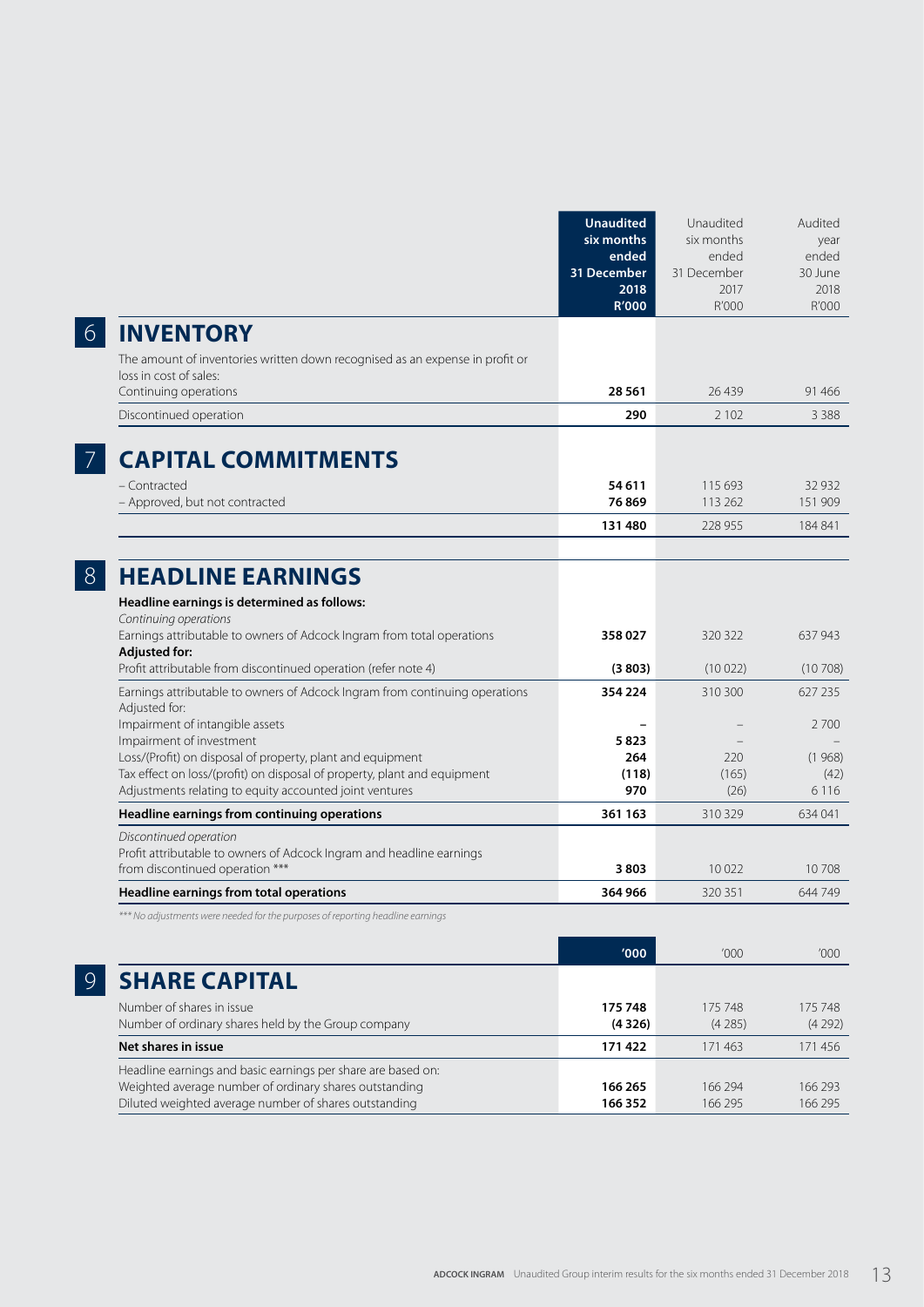## **NOTES TO THE CONSOLIDATED FINANCIAL STATEMENTS** (CONTINUED)



### 10 **SUBSEQUENT EVENTS**

#### **Datlabs (Private) Limited (Zimbabwe) (Datlabs)**

On 31 January the Group signed a sale of shares agreement, disposing of its interest in Pharmalab (Jersey) Limited, the owner of Datlabs. All conditions precedent were met and the proceeds have been received.

### 11 **FAIR VALUE HIERARCHY**

The Group classifies all financial instruments and its fair value hierarchy as follows:

| <b>Financial instruments</b>                | <b>Classification per IAS 39</b> | <b>Statement of financial</b><br>position line item | <b>Unaudited</b><br>six months<br>ended<br>31 December<br>2018<br><b>R'000</b> | Unaudited<br>six months<br>ended<br>31 December<br>2017<br>R'000 | Audited<br>year<br>ended<br>30 June<br>2018<br>R'000 |
|---------------------------------------------|----------------------------------|-----------------------------------------------------|--------------------------------------------------------------------------------|------------------------------------------------------------------|------------------------------------------------------|
| Investment <sup>(1)</sup>                   | Available for sale               | Other financial assets                              | 1614                                                                           | 1 9 0 5                                                          | 1937                                                 |
| Black Managers Share Trust <sup>(3)</sup>   | Loans and receivables            | Other financial assets                              | 31 055                                                                         | 36794                                                            | 32073                                                |
| Trade and sundry receivables <sup>(3)</sup> | Loans and receivables            | Trade and other receivables                         | 1657982                                                                        | 1 522 688                                                        | 1 535 369                                            |
| Foreign exchange contracts -                |                                  |                                                     |                                                                                |                                                                  |                                                      |
| derivative asset <sup>(2)</sup>             | Cash flow hedge                  | Trade and other receivables                         | 4622                                                                           | 2 3 6 5                                                          | 21 838                                               |
| Cash and cash equivalents <sup>(3)</sup>    | Loans and receivables            | Cash and cash equivalents                           | 448 176                                                                        | 747 606                                                          | 404 629                                              |
| Long-term borrowings <sup>(3)</sup>         | Loans and borrowings             | Long-term borrowings                                |                                                                                | 1 2 6 7                                                          |                                                      |
| Trade and other payables <sup>(3)</sup>     | Loans and borrowings             | Trade and other payables                            | 1520839                                                                        | 1728298                                                          | 1830652                                              |
| Foreign exchange contracts -                |                                  |                                                     |                                                                                |                                                                  |                                                      |
| derivative liability <sup>(2)</sup>         | Cash flow hedge                  | Trade and other payables                            | 410                                                                            | 559 555                                                          |                                                      |
| Short-term borrowings <sup>(3)</sup>        | Loans and borrowings             | Short-term borrowings                               |                                                                                | 250 680                                                          |                                                      |
| Bank overdraft <sup>(3)</sup>               | Loans and borrowings             | Bank overdraft                                      | 350 161                                                                        | 3844                                                             | 248 877                                              |

*(1) Level 3. The value of the investment in Group Risk Holdings Proprietary Limited is based on Adcock Ingram's proportionate share of the net asset value of the Company.*

*(2) Level 2. Fair value based on the ruling market rate at year-end. The fair value of the forward exchange contract is calculated as the difference in the forward exchange rate as per the contract and the forward exchange rate of a similar contract with similar terms and maturities concluded as at the valuation date multiplied by the foreign currency monetary units as per the FEC contract.*

*(3) The carrying value approximates fair value.*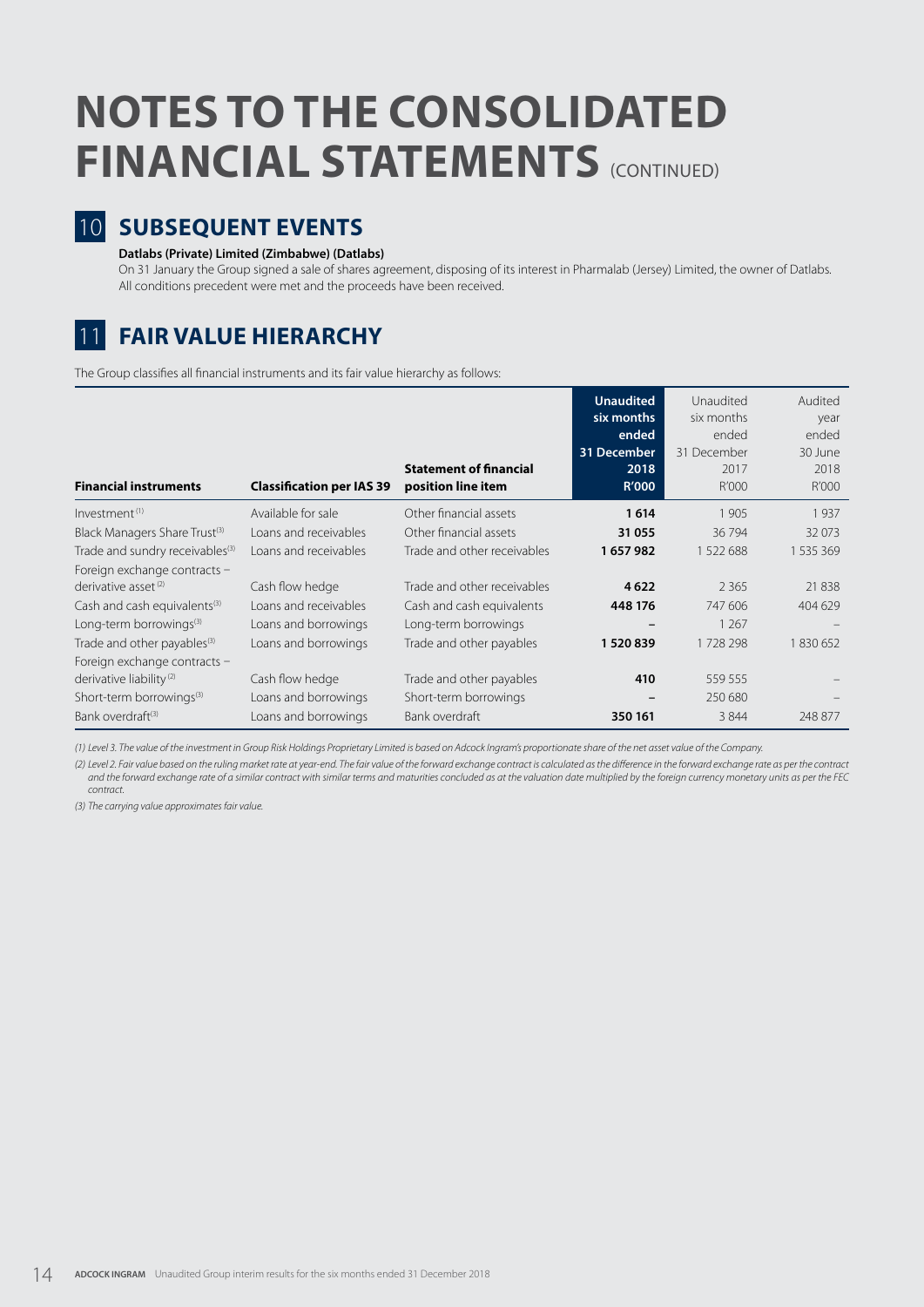## **CORPORATE INFORMATION**

### **ADCOCK INGRAM HOLDINGS LIMITED**

(Incorporated in the Republic of South Africa) (Registration number 2007/016236/06) Income tax number 9528/919/15/3 Share code: AIP ISIN: ZAE000123436 ("Adcock Ingram" or "the Company" or "the Group")

### **DIRECTORS**

Ms L Boyce (Independent Non-executive Director) Mr A Hall (Chief Executive Officer) Prof M Haus (Independent Non-executive Director) Ms J John (Independent Non-executive Director) Ms B Letsoalo (Executive Director) Ms N Madisa (Non-executive Director) Dr C Manning (Non-executive Director) Dr A Mokgokong (Non-executive Director) Ms D Neethling (Chief Financial Officer) Mr L Ralphs (Non-executive Director) Mr C Raphiri (Independent Non-executive Chairman) Dr R Stewart (Independent Non-executive Director)

### **COMPANY SECRETARY**

Mr NE Simelane

### **REGISTERED OFFICE**

1 New Road, Midrand, 1682

#### **POSTAL ADDRESS**

Private Bag X69, Bryanston, 2021

### **TRANSFER SECRETARIES**

Computershare Investor Services Proprietary Limited Rosebank Towers, 15 Biermann Avenue, Rosebank Johannesburg, 2196 PO Box 61051 Marshalltown, 2107

### **AUDITORS**

Ernst & Young Inc. 102 Rivonia Road, Sandton, 2146

### **SPONSOR**

Rand Merchant Bank (A division of FirstRand Bank Limited) 1 Merchant Place, corner Fredman Drive and Rivonia Road Sandton, 2196

### **BANKERS**

Nedbank Limited 135 Rivonia Road, Sandown Sandton, 2146

Rand Merchant Bank 1 Merchant Place, corner Fredman Drive and Rivonia Road Sandton, 2196

#### **FORWARD-LOOKING STATEMENTS**

Adcock Ingram may, in this document, make certain statements that are not historical facts and relate to analyses and other information which are based on forecasts of future results and estimates of amounts not yet determinable. These statements may also relate to our future prospects, developments and business strategies. Examples of such forward-looking statements include, but are not limited to, statements regarding exchange rate fluctuations, volume growth, increases in market share, total shareholder return and cost reductions. Words such as "believe", "anticipate", "expect", "intend", "seek", "will", "plan", "could", "may", "endeavour" and "project" and similar expressions are intended return and cost reductions. Word to identify such forward-looking statements, but are not the exclusive means of identifying such statements. By their very nature, forward-looking statements involve inherent risks and uncertainties, both general and specific, and there are risks that the predictions, forecasts, projections and other forward-looking statements will not be achieved. If one or more of these risks materialise, or should underlying assumptions prove incorrect, our actual results may differ materially from those anticipated. Forward-looking statements apply only as of the date on which they are made, and we do not undertake any obligation to update or revise any of them, whether as a result of new information, future events or otherwise.